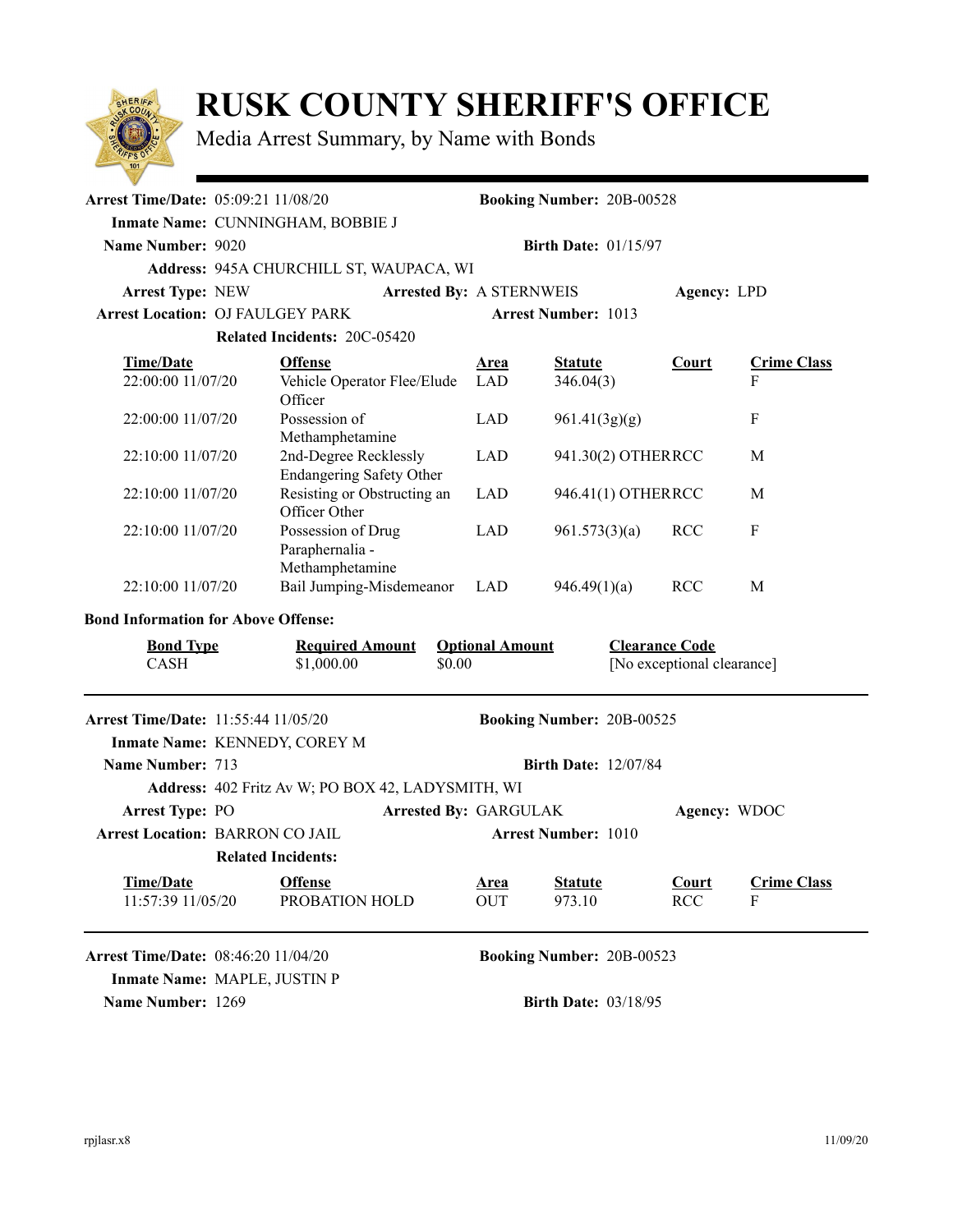| <b>Arrest Type: SERV</b><br><b>Arrest Location: DRUG COURT</b><br>Arrest Time/Date: 21:03:12 11/02/20<br>Name Number: 1784 | Address: W5126 CTH V, SHELDON, WI<br><b>Arrested By: G MURRAY</b><br><b>Related Incidents:</b><br>Inmate Name: MERRILL, BREANNA J<br>Address: W10383 HWY 8, LADYSMITH, WI |                                                                                           | <b>Arrest Number: 1008</b><br>Booking Number: 20B-00517<br><b>Birth Date: 10/06/95</b> |                                  |                                    | Agency: RUSO |                            |                         |
|----------------------------------------------------------------------------------------------------------------------------|---------------------------------------------------------------------------------------------------------------------------------------------------------------------------|-------------------------------------------------------------------------------------------|----------------------------------------------------------------------------------------|----------------------------------|------------------------------------|--------------|----------------------------|-------------------------|
| <b>Arrest Type: SERV</b><br><b>Arrest Location: RUSK</b>                                                                   | Arrested By: GOLSON                                                                                                                                                       |                                                                                           |                                                                                        | <b>Arrest Number: 1002</b>       | Agency: RUSO                       |              |                            |                         |
|                                                                                                                            | <b>Related Incidents:</b>                                                                                                                                                 |                                                                                           |                                                                                        |                                  |                                    |              |                            |                         |
| <b>Arrest Time/Date:</b> 10:01:54 11/03/20<br>Inmate Name: MORRIS, JESSICA L                                               |                                                                                                                                                                           |                                                                                           |                                                                                        | <b>Booking Number: 20B-00518</b> |                                    |              |                            |                         |
| <b>Name Number: 3615</b>                                                                                                   |                                                                                                                                                                           |                                                                                           |                                                                                        |                                  | <b>Birth Date: 08/03/98</b>        |              |                            |                         |
|                                                                                                                            |                                                                                                                                                                           | Address: 35367 310TH AVE, SHELDON, WI                                                     |                                                                                        |                                  |                                    |              |                            |                         |
| <b>Arrest Type: CT</b>                                                                                                     |                                                                                                                                                                           |                                                                                           | <b>Arrested By: S STONE</b>                                                            |                                  |                                    |              | Agency: RUSO               |                         |
| <b>Arrest Location: JAIL LOBBY</b>                                                                                         |                                                                                                                                                                           |                                                                                           |                                                                                        |                                  | <b>Arrest Number: 1003</b>         |              |                            |                         |
|                                                                                                                            | <b>Related Incidents:</b>                                                                                                                                                 |                                                                                           |                                                                                        |                                  |                                    |              |                            |                         |
| <b>Time/Date</b><br>10:01:00 11/03/20                                                                                      |                                                                                                                                                                           | <b>Offense</b><br>Neglecting a Child - Specified LAD<br>Harm Did Not Occur                |                                                                                        | <b>Area</b>                      | <b>Statute</b><br>948.21(2)        |              | <b>Court</b><br><b>RCC</b> | <b>Crime Class</b><br>M |
| 10:08:00 11/03/20                                                                                                          |                                                                                                                                                                           | Child Abuse-Fail/Prevent<br>Great Harm                                                    |                                                                                        | <b>LAD</b>                       | 948.03(4)(a)                       |              | <b>RCC</b>                 | F                       |
| Arrest Time/Date: 10:22:05 11/03/20                                                                                        |                                                                                                                                                                           |                                                                                           |                                                                                        | <b>Booking Number: 20B-00520</b> |                                    |              |                            |                         |
| Inmate Name: NERISON, MONIQUE S                                                                                            |                                                                                                                                                                           |                                                                                           |                                                                                        |                                  |                                    |              |                            |                         |
| <b>Name Number: 2233</b>                                                                                                   |                                                                                                                                                                           |                                                                                           |                                                                                        | <b>Birth Date: 01/12/94</b>      |                                    |              |                            |                         |
|                                                                                                                            |                                                                                                                                                                           | Address: 519 Lake Av E, LADYSMITH, WI                                                     |                                                                                        |                                  |                                    |              |                            |                         |
| <b>Arrest Type: CT</b><br><b>Arrested By: S STONE</b><br><b>Arrest Location:</b>                                           |                                                                                                                                                                           | Agency: RUSO<br><b>Arrest Number: 1005</b>                                                |                                                                                        |                                  |                                    |              |                            |                         |
|                                                                                                                            | <b>Related Incidents:</b>                                                                                                                                                 |                                                                                           |                                                                                        |                                  |                                    |              |                            |                         |
| <b>Time/Date</b>                                                                                                           |                                                                                                                                                                           | <b>Offense</b>                                                                            |                                                                                        | <b>Area</b>                      | <b>Statute</b>                     |              | Court                      | <b>Crime Class</b>      |
| 09:00:00 09/18/20                                                                                                          |                                                                                                                                                                           | Possession of THC<br>(Tetrahydrocannabinols)                                              |                                                                                        |                                  | 961.41(3g)(e)                      |              | <b>RCC</b>                 | M                       |
| 09:00:00 09/18/20<br>09:00:00 09/18/20                                                                                     |                                                                                                                                                                           | Possess Drug Paraphernalia<br>Operating Without a License -<br>2nd Offense within 3 Years |                                                                                        |                                  | 961.573(1)<br>343.05(3)(a) 2ND RCC |              | <b>RCC</b>                 | M                       |

**Arrest Time/Date:** 10:31:58 11/03/20 **Booking Number:** 20B-00521

**Inmate Name:** NOEL, ZACKARY A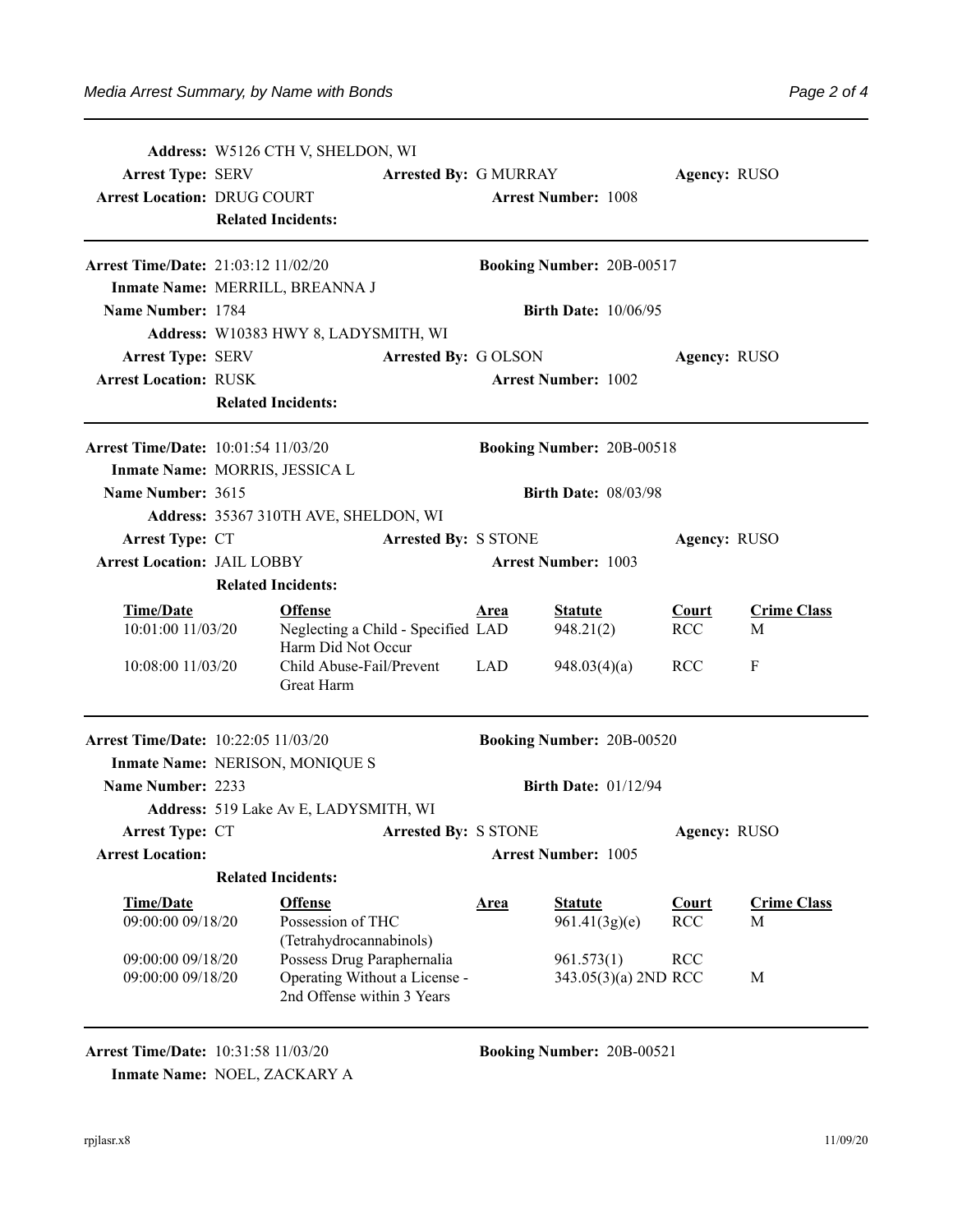Page 3 of 4

| Name Number: 865                                                        | <b>Birth Date: 01/20/97</b>                                                   |                                  |                                                  |                                                     |                         |  |  |  |
|-------------------------------------------------------------------------|-------------------------------------------------------------------------------|----------------------------------|--------------------------------------------------|-----------------------------------------------------|-------------------------|--|--|--|
|                                                                         | Address: 719 E 3RD ST S, LADYSMITH, WI                                        |                                  |                                                  |                                                     |                         |  |  |  |
| <b>Arrest Type: CT</b>                                                  |                                                                               | <b>Arrested By: G MURRAY</b>     |                                                  | Agency: RUSO                                        |                         |  |  |  |
| <b>Arrest Location:</b>                                                 |                                                                               |                                  | <b>Arrest Number: 1006</b>                       |                                                     |                         |  |  |  |
|                                                                         | <b>Related Incidents:</b>                                                     |                                  |                                                  |                                                     |                         |  |  |  |
| Time/Date<br>00:00:00 09/17/20                                          | <b>Offense</b><br>Bail Jumping-Misdemeanor                                    | <b>Area</b><br><b>LAD</b>        | <b>Statute</b><br>946.49(1)(a)                   | <b>Court</b>                                        | <b>Crime Class</b><br>М |  |  |  |
| 00:00:00 09/17/20                                                       | Resisting or Obstructing an<br>Officer Simple Assault                         | <b>LAD</b>                       | 946.41(1)<br><b>SIMPLE</b><br><b>ASSAULT</b>     |                                                     | M                       |  |  |  |
| 00:00:00 09/17/20                                                       | Operate Motor Vehicle While LAD<br>Suspended - 1st Offense                    |                                  | 343.44(1)(a) 1ST RCC                             |                                                     | $\mathcal{C}$           |  |  |  |
| <b>Arrest Time/Date: 03:10:40 11/04/20</b>                              |                                                                               |                                  | <b>Booking Number: 20B-00522</b>                 |                                                     |                         |  |  |  |
|                                                                         | Inmate Name: RIEGEL, AMBER L                                                  |                                  |                                                  |                                                     |                         |  |  |  |
| Name Number: 5791                                                       |                                                                               |                                  | <b>Birth Date: 11/10/98</b>                      |                                                     |                         |  |  |  |
|                                                                         | Address: N2383 COUNTY ROAD G, CONRATH, WI                                     |                                  |                                                  |                                                     |                         |  |  |  |
| <b>Arrest Type: NEW</b>                                                 |                                                                               | <b>Arrested By: J SCHMIDT</b>    |                                                  | <b>Agency: LPD</b>                                  |                         |  |  |  |
| <b>Arrest Location: LADYSMITH</b>                                       |                                                                               |                                  | <b>Arrest Number: 1007</b>                       |                                                     |                         |  |  |  |
| Related Incidents: 20C-05351                                            |                                                                               |                                  |                                                  |                                                     |                         |  |  |  |
| <b>Time/Date</b><br>00:33:00 11/04/20                                   | <b>Offense</b><br>Operating while Intoxicated<br>Causing Injury - 1st Offense | <b>Area</b><br>LAD               | <b>Statute</b><br>346.63(2)(a)1 1ST              | Court                                               | <b>Crime Class</b><br>М |  |  |  |
| Arrest Time/Date: 01:19:59 11/07/20                                     |                                                                               |                                  | Booking Number: 20B-00527                        |                                                     |                         |  |  |  |
|                                                                         | Inmate Name: TURNER, STEVEN L                                                 |                                  |                                                  |                                                     |                         |  |  |  |
| Name Number: 2419                                                       |                                                                               |                                  | <b>Birth Date: 12/18/79</b>                      |                                                     |                         |  |  |  |
|                                                                         | Address: 1201 DOUGLAS DR, LADYSMITH, WI                                       |                                  |                                                  |                                                     |                         |  |  |  |
| <b>Arrest Type: NEW</b><br><b>Arrested By: D LIHRMAN</b><br>Agency: LPD |                                                                               |                                  |                                                  |                                                     |                         |  |  |  |
| <b>Arrest Location: HWY 8 MOTEL</b>                                     |                                                                               |                                  | <b>Arrest Number: 1012</b>                       |                                                     |                         |  |  |  |
|                                                                         | Related Incidents: 20C-05407                                                  |                                  |                                                  |                                                     |                         |  |  |  |
| Time/Date<br>01:02:00 11/07/20                                          | <b>Offense</b><br>Disorderly Conduct                                          | <u>Area</u><br><b>LAD</b>        | <b>Statute</b><br>947.01(1)<br><b>DISORDERLY</b> | Court<br><b>RCC</b>                                 | <b>Crime Class</b><br>M |  |  |  |
| <b>Bond Information for Above Offense:</b>                              |                                                                               |                                  |                                                  |                                                     |                         |  |  |  |
| <b>Bond Type</b><br><b>CASH</b>                                         | <b>Required Amount</b><br>\$150.00                                            | <b>Optional Amount</b><br>\$0.00 |                                                  | <b>Clearance Code</b><br>[No exceptional clearance] |                         |  |  |  |
| <b>Time/Date</b><br>01:02:00 11/07/20                                   | <b>Offense</b><br>Bail Jumping-Misdemeanor                                    | <b>Area</b><br><b>LAD</b>        | <b>Statute</b><br>946.49(1)(a)                   | <b>Court</b><br>RCC                                 | <b>Crime Class</b><br>M |  |  |  |

## **Bond Information for Above Offense:**